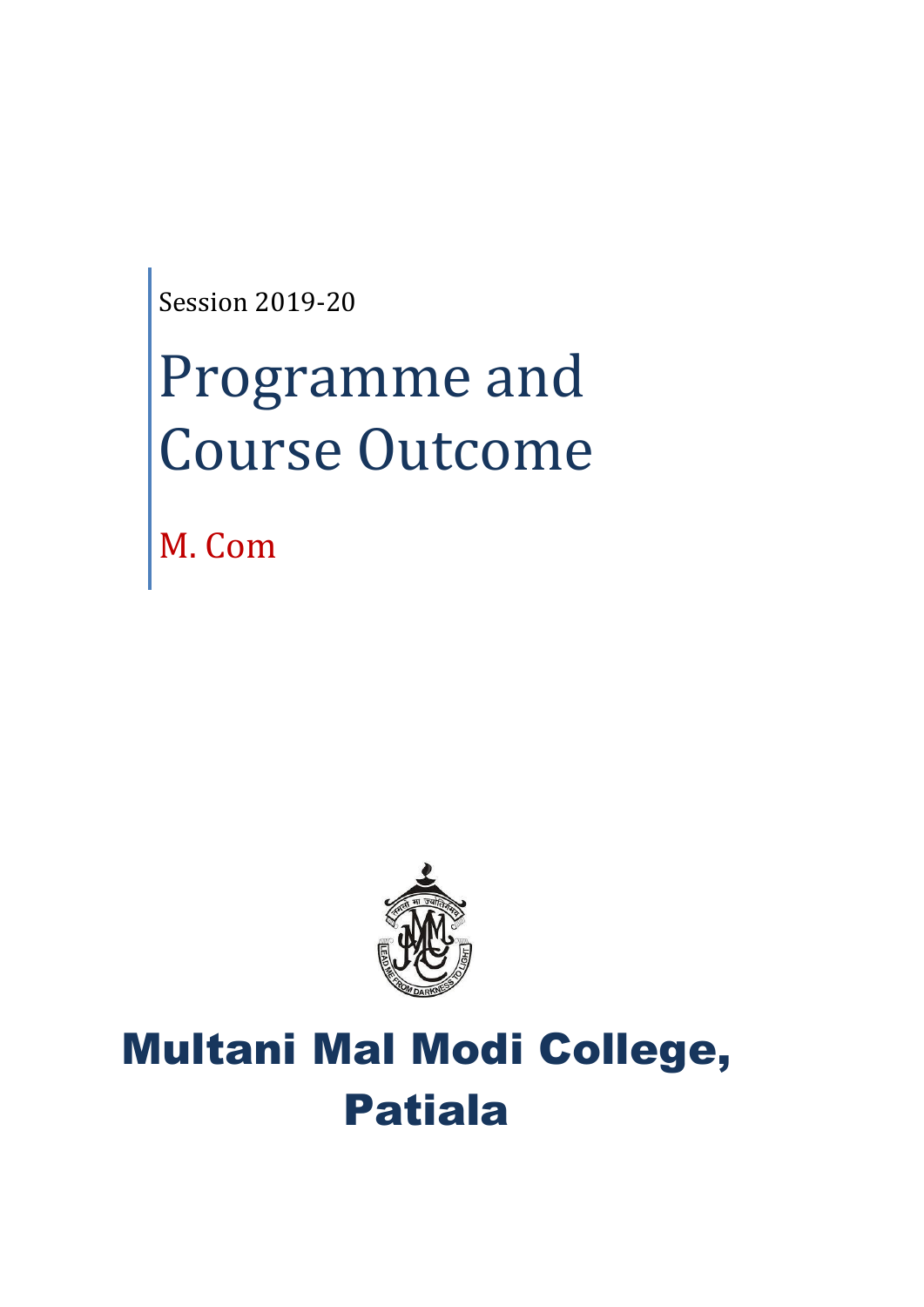# **Program Outcomes (POs)**

**PO-1:** Equip the students with higher level knowledge and understanding of contemporary trends in commerce and business finance

**PO-2:** Train the students to evaluate environmental factors that influence business operation with the conceptual requirements and skills on preparation and interpretation of financial statements

**PO-3:** Prepare the students to apply Statistical methods and proficient use of tools for modelling and analysis of business data

**PO-4:** Prepare the students for an in depth analysis of investment, portfolio management, investment banking and liquidation of investments

**PO-5:** Develop competency in the students about the laws and regulations, and roles of commercial, government and central banks in controlling money market and inflation

**PO-6:** Sensitise the students to plan and undertake independent research in a chosen discipline

**PO-7:** Prepare the students for teamwork, lifelong learning and continuous professional development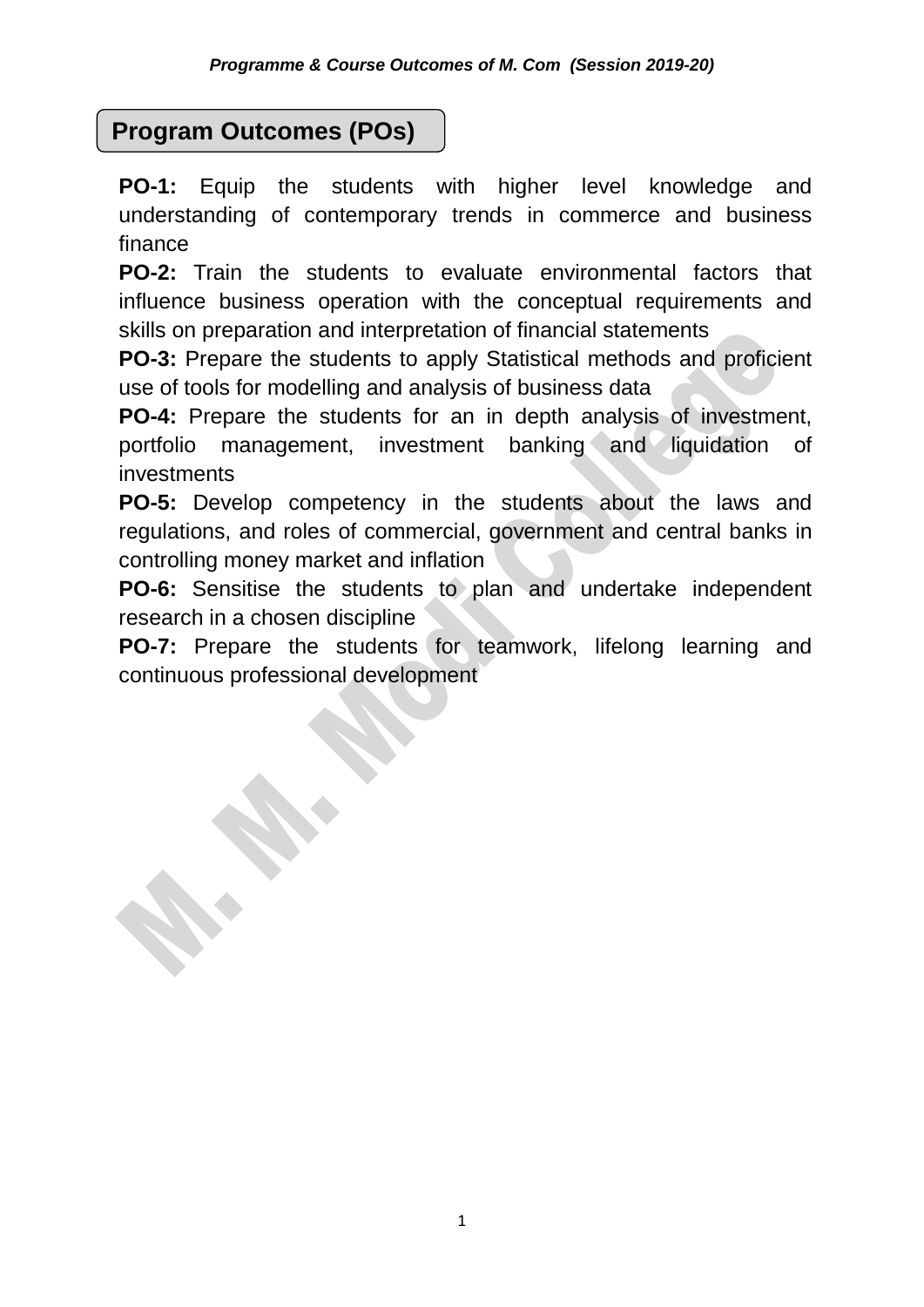# **Course Outcomes (COs)**

#### **M. Com - I**

#### **Semester-1st**

| Code          | <b>Course</b>                                |  |
|---------------|----------------------------------------------|--|
| MC 101        | Management Concept & Organizational Behavior |  |
| MC 102        | <b>Accounting for Managerial Decisions</b>   |  |
| MC 103        | <b>Business Economics</b>                    |  |
| <b>MC 104</b> | Research Methodology & Statistical Technique |  |
| MC 105 (ii)   | <b>Financial Management</b>                  |  |

#### **Semester-2nd**

| Code          | <b>Course</b>                             |
|---------------|-------------------------------------------|
| MC 201        | <b>Advanced Accounting</b>                |
| <b>MC 202</b> | <b>Business Environment</b>               |
| MC 203        | E-Commerce                                |
| MC 204        | Seminar                                   |
| MC 205 (ii)   | <b>Financial Institutions And Markets</b> |

#### **MC 101: MANAGEMENT CONCEPT & ORGANIZATIONAL BEHAVIOR**

After completing this course, the students will be able to:

**CO1:** Acquire theoretical and practical acquaintance of management behaviour, procedures and practices; understand the process of planning, organising, controlling, staffing and decision making, behaviour of the individuals and members of the group.

**CO2:** Develop ability to know the basic structure of management functions, policies and procedures, to know about how to manage individuals at place of work.

**CO3:** Acknowledge leadership and motivational theories which help students to develop insights and to manage work relations.

**CO4:** Understand different types of group dynamics, team development and to know the significance of organizational culture and how to deal with organisational change and work stress.

**CO5:** Analyse and Interpret different types of organisation structures, understand two way communication process and enlarge capability to overcome or remove barriers to effective communication.

# **MC 102: ACCOUNTING FOR MANAGERIAL DECISIONS**

After completing this course, the students will be able to:

**CO1:** Acquire theoretical and practical knowledge of financial statements, their analysis techniques and recent trends of the corporate houses, analyse and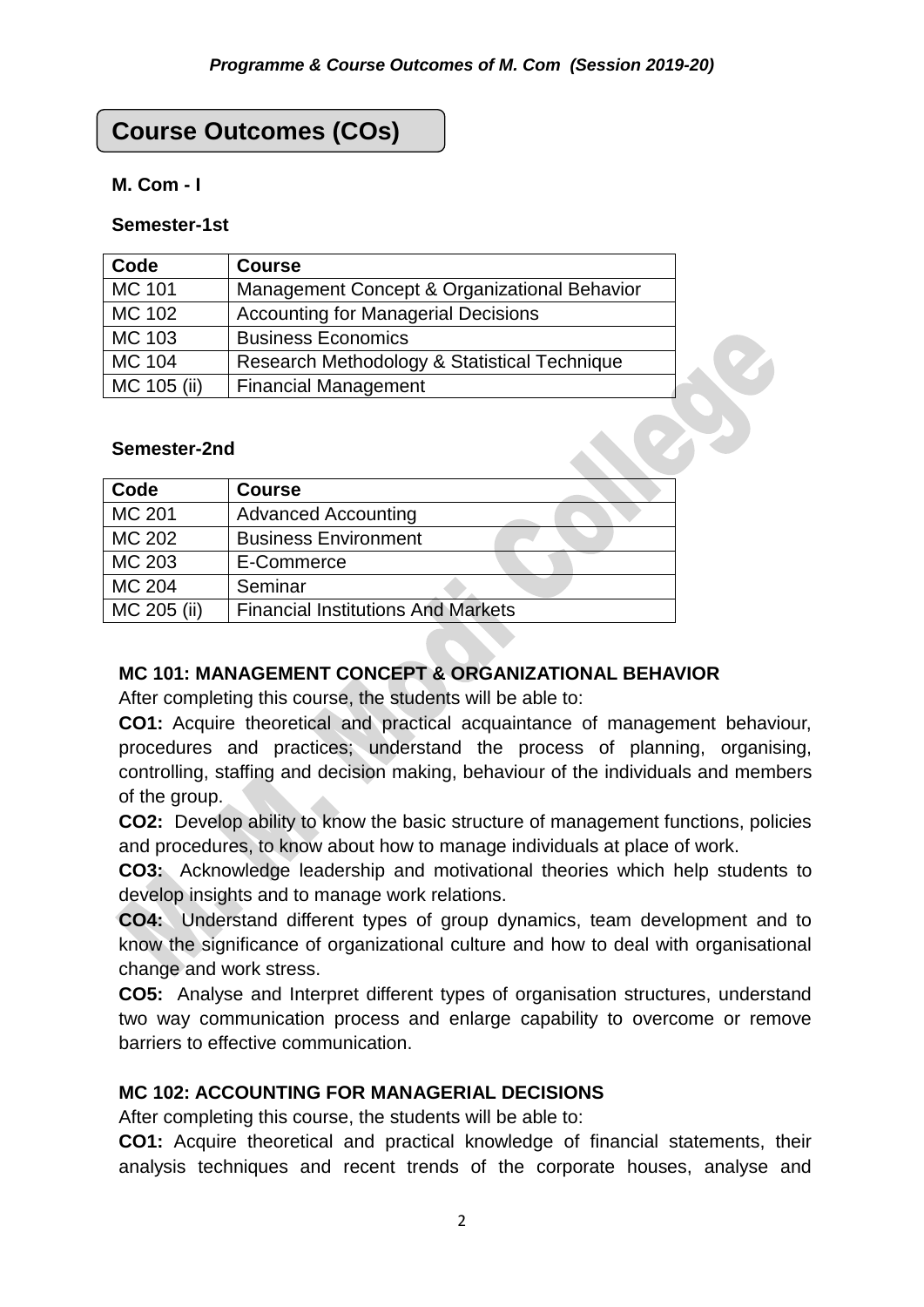interpret various accounting ratios to know the profitability position and financial position of the corporations.

**CO2:** Enlarge capability to understand the basic structure of cash flow and funds flow statements, this will further help them in planning for intermediate and longterm finances.

**CO3:** Understand the concept and applications of marginal costing and philosophy behind the strategic cost management, its key element and cost drivers.

**CO4:** Develop ability to understand the role and limitations of budgets in organisations, interpret the difference between performance and zero based budgeting.

**CO5:** Analyse and Interpret common business management decisions such as pricing and outsourcing from a financial perspective, grasp knowledge of responsibility accounting, group work and communication skills.

**CO6:** Interpret financial statements of an enterprise and make appropriate suggestions.

#### **MC 103: BUSINESS ECONOMICS**

After completing this course, the students will be able to:

**CO-1**: Understand the nature and scope of business economics, various objectives of firm and fundamental economic concepts.

**CO-2**: Analyse demand functions, elasticity of demand and consumer equilibrium with utility and indifference curve analysis including revealed preference theory and theory of consumer choice under risk.

**CO-3**: Use the techniques of demand forecasting, production function and cost analysis. **CO-4**: Comprehend the market forms and apply the pricing techniques to determine the prices of products.

**CO-5:** Understand classical theory of employment and Keynesian objection to the classical theory, meaning of consumption function and investment.

**CO-6:** Assess business fluctuations, expansions and recessions, theories of business cycle and concept of Inflation.

# **MC 104: RESEARCH METHODOLOGY & STATISTICAL TECHNIQUE**

After completing this course, the students will be able to:

**CO1:** Develop the understanding of research and its types, objectives of doing research, research process, sampling methods, data collection methods and computer assisted information acquisition.

**CO2:** Understand the various probability distributions.

**CO3:** Develop awareness of data analysis and hypothesis testing procedure.

**CO4:** Use of various parametric and non-parametric test, chi square test, t test, f test and z test.

**CO5:** Familiarize with mechanics of report writing.

# **MC 105(ii): FINANCIAL MANAGEMENT**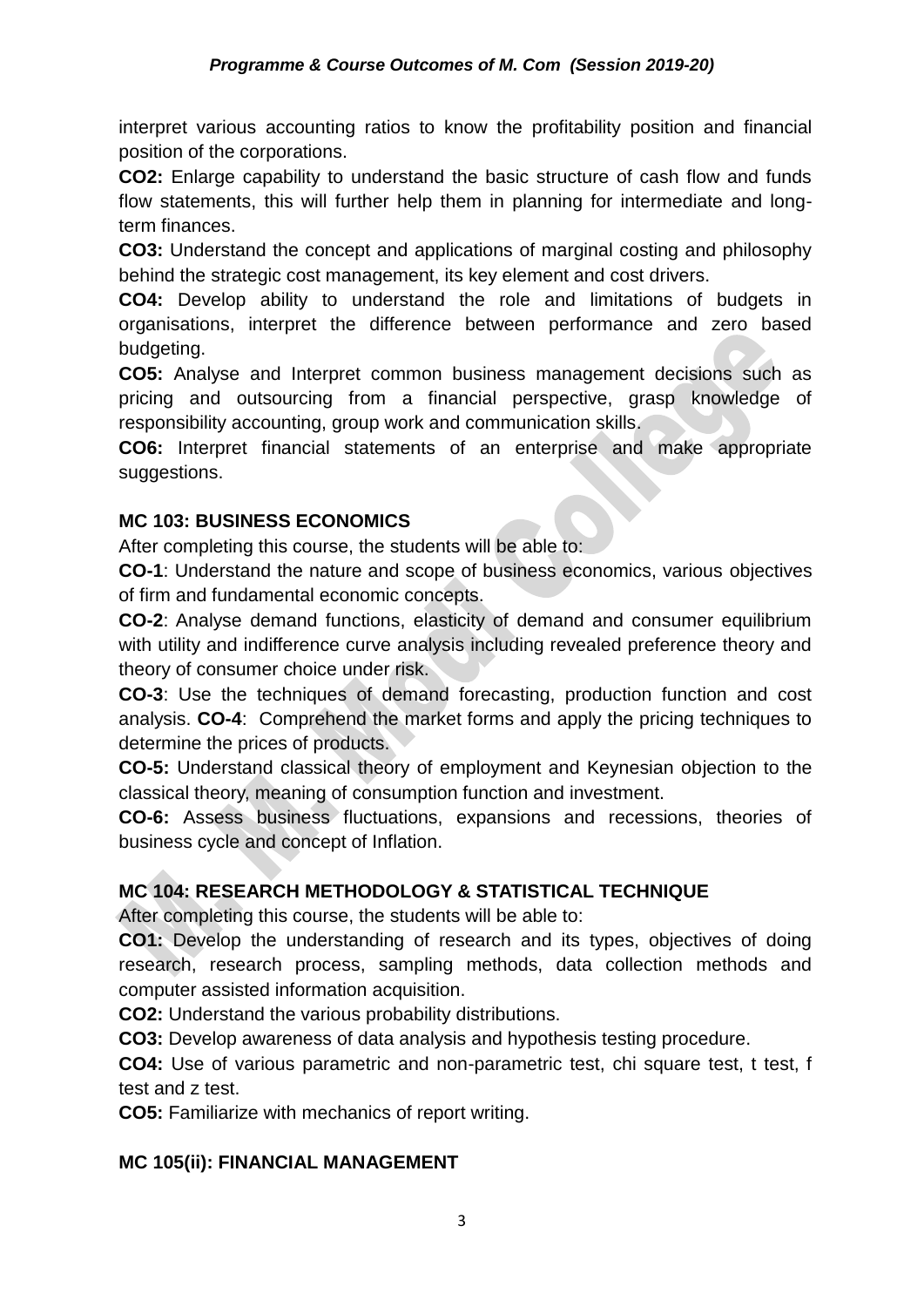After completing this course, the students will be able to:

**CO1:** Acquire basic knowledge of finance function in a corporate enterprise.

**CO2:**Demonstrate the applicability of the concept of Financial Management to understand the managerial Decisions and Corporate Capital Structure

**CO3:** This course also highlights the emerging issues of corporate restructuring, mergers and acquisition decisions.

**CO4:** Explain alternative sources of finance and investment opportunities and their suitability in particular circumstances

**CO5:** Analyse a company's performance and make appropriate recommendations.

#### **MC 201: ADVANCED ACCOUNTING**

After completing this course, the students will be able to:

**CO-1**: Expound and interpret various contemporary issues in Accounting along with their usage in strategy formulation by business.

**CO-2:** Enlist the steps involved in process of development of accounting standards and their convergence with IFRS and list Indian Accounting Standards (IND AS) 1,2,10,17,19,34 and IFRS-1,3,4,10 and understand their scope , significance and disclosure.

**CO-3:** Have an insight of accounting for price level changes, Accounting for human resources and measurement corporate social performance and utilize this knowledge for practical exposure.

**CO-4:** understand Corporate reporting practices in India and concept of creative and environment accounting in order to go for higher education or advanced research in the field of Commerce and management.

#### **MC 202: BUSINESS ENVIRONMENT**

After completing this course, the students will be able to:

**CO1:** Chalk out business policies and understand the impact of environment on business, changing dimensions of business environment and use different demand forecasting techniques.

**CO2**: Learn objectives and targets of five years plans and understand importance of economic policies including Fiscal, Monetary, Industrial and EXIM policy

**CO3**: Analyze positive and negative impact of economic reforms on Indian economy.

**CO4**: Familiarize with provisions of Consumer Protection Act, Right to Information Act, Environment Protection Act and Competition Act

**CO5**: Understand the current trends in global economy and the functioning of international economic institutions including IMF, World Bank, IFC, IDA, and ADB.

**CO6**: Analyse Indian Economy in light of changing government regulatory policies.

#### **MC 203: E-COMMERCE**

After completing this course, the students will be able to:

**CO1:** To develop and understanding the foundations & importance of E-commerce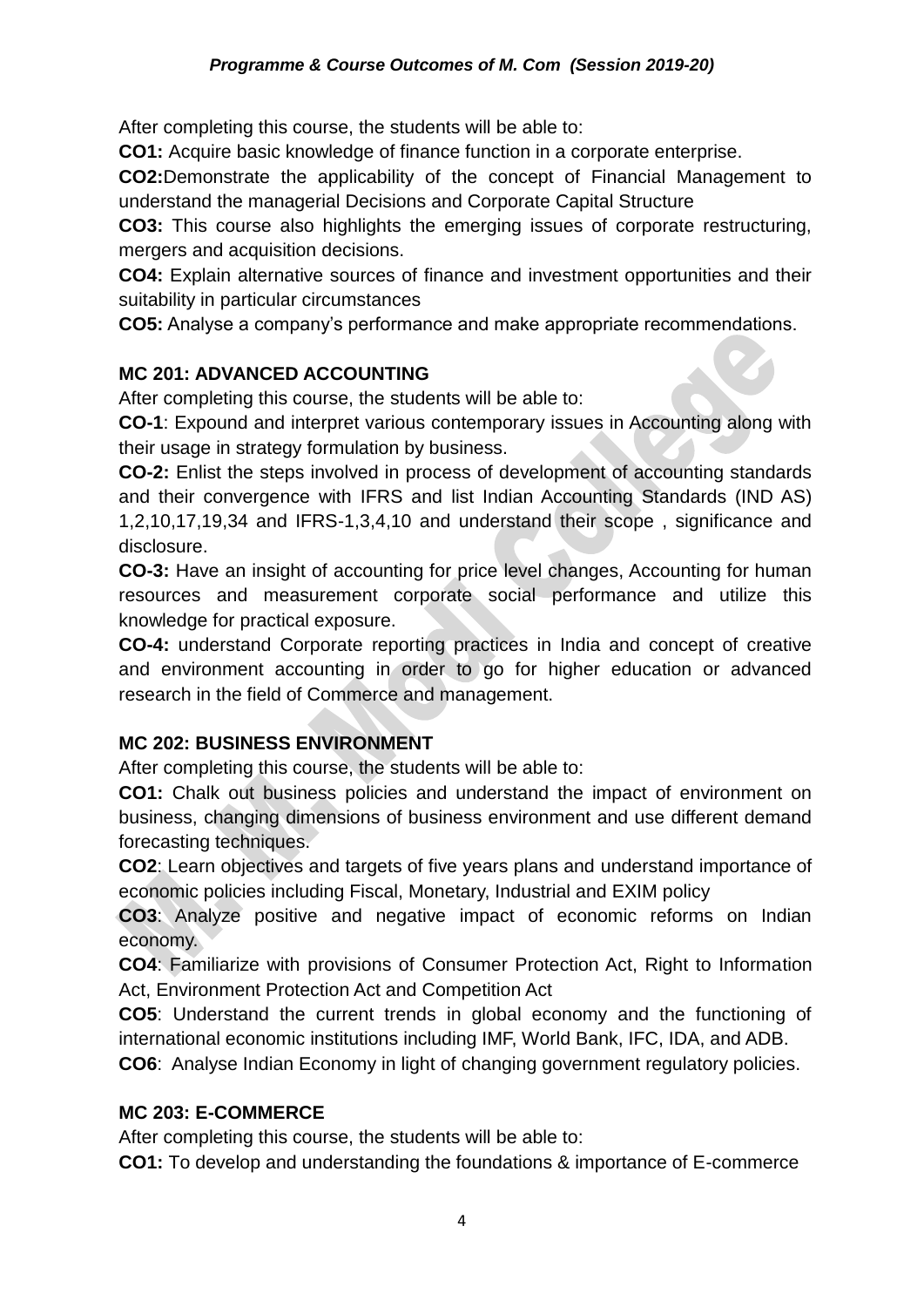**CO2:** To develop & understanding of retailing in E-commerce by:-Analyzing branding & pricing strategies, Using & determine the effectiveness of market research, the effect of disintermediation.

**CO3:** Analyse the impact of e-commerce on business modes and strategy

**CO4:** Describe internet trading relationship including B2B,B2C, intra-organizational

**CO5:** Discuss legal issues & privacy of E-commerce

**CO6:** Assess Electronic payment system

**CO7:** Recognize & discuss global e-commerce issues

**CO8:** To make aware the ethical, social & security issues of E-commerce

#### **MC 204: SEMINAR**

After completing this course, the students will be able to:

**CO1:** think and scrutinize real world issue, explore creative avenues of expression, decipher problems, and make substantial decisions.

**CO2:** learn ethical principles, develop presentation and discussion skills, integrate thoughts and bring out new ideas through creative work.

**CO3:** Integrate collaborative learning and self-determining study, examine, explore, achieve, and develop knowledge in the field of commerce and social sciences.

**CO4:** identify and utilize resources, develop critical thinking and time management strategies & skills.

**CO5:** demonstrate their questioning skills which will spark further discussion, develop voice modulation and speak persuasively with or without notes.

# **MC 205(ii): FINANCIAL INSTITUTIONS AND MARKETS**

After completing this course, the students will be able to:

**CO1:** Have a good understanding of financial institutions and markets as applicable in real life Business Management.

**CO2:** Understand the banking system and describe the role of regulatory bodies in regulating how banks manage their capital.

**CO3:** Develop a set of skills among the students to use the financial planning at the workplace to solve business finance related and general decision for financial problems.

**CO4:** Analyze the financial problems and learn about markets are inter-linked, structured and regulated**.**

**CO5:** The role of regulation and monetary policy to ensure the stability and longevity of any financial system and minimize the impact of possible adverse outcomes and contagion effects implicit in any financial crisis, particularly when the financial systems are globally interconnected.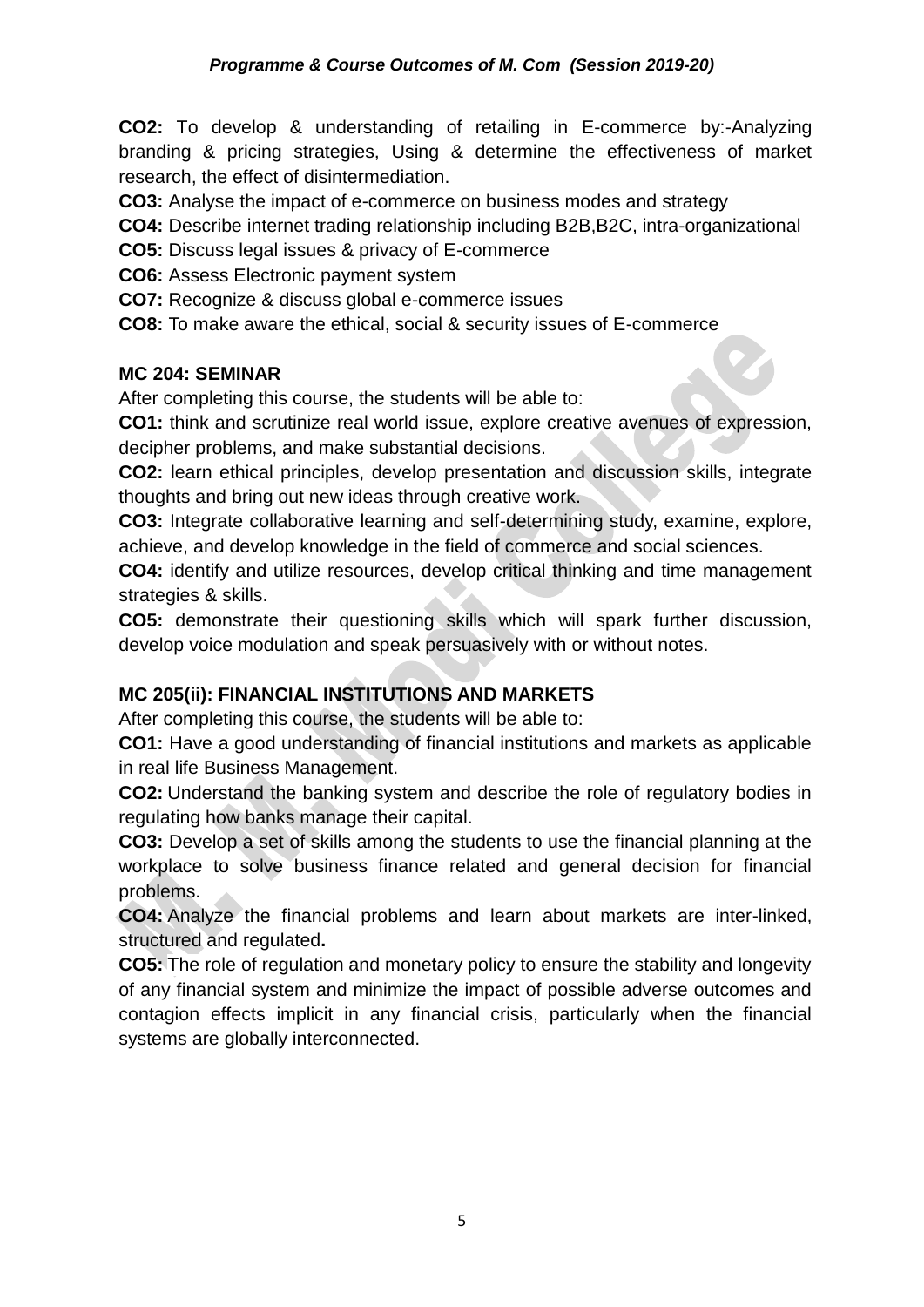# **Course Outcomes (COs)**

#### **M. Com - II**

#### **Semester-3rd**

| Code          | <b>Course</b>                           |  |
|---------------|-----------------------------------------|--|
| <b>MC 301</b> | <b>Contemporary Auditing</b>            |  |
| MC 302        | <b>Corporate Legal Framework</b>        |  |
| MC 303        | <b>Direct Tax Laws</b>                  |  |
| MC 304        | <b>Marketing Management</b>             |  |
| MC 305 (ii)   | <b>Management of Financial Services</b> |  |
|               |                                         |  |
| Semester-4th  |                                         |  |
| Cada          | $P$ $\sim$ $P$ $\sim$                   |  |

#### **Semester-4 th**

| Code          | <b>Course</b>                           |
|---------------|-----------------------------------------|
| MC 401        | Human Resource Management               |
| MC 402        | <b>Fundamentals of Investement</b>      |
| <b>MC 404</b> | <b>Banking &amp; Insurance Services</b> |
| MC 404        | Corporate Tax Planning                  |
| MC 405 (ii)   | <b>International Finance</b>            |

# **MC 301: CONTEMPORARY AUDITING**

After completing this course, the students will be able to:

**CO1:** get deeper insights into basic principles governing an Audit and importance of an error-free financial statement.

**CO2:** understand the role of Institute of Chartered Accountants of India for issuing auditing standards to conduct audit and other assurance engagements.

**CO3:** understand auditors' qualifications, disqualification, rights, duties and liabilities and will acquire knowledge and understanding of audit evidence and documentation.

**CO4:** demonstrate and critically examine various contemporary audit issues and challenges involved in the electronic data processing environment.

**CO5:** understand the inherent risk involved in assessing and evaluating the financial statements, process of formulating the audit report and communicating the same to the client.

**CO6:** This course will help students to prepare for CA, CS and auditing specific competitive exams like audit inspectors.

#### **MC 302: CORPORATE LEGAL FRAMEWORK**

After completing this course, the students will be able to:

**CO-1**: Acknowledge the concept of incorporation of Company, its separate legal entity and documents required for registration of company: Memorandum of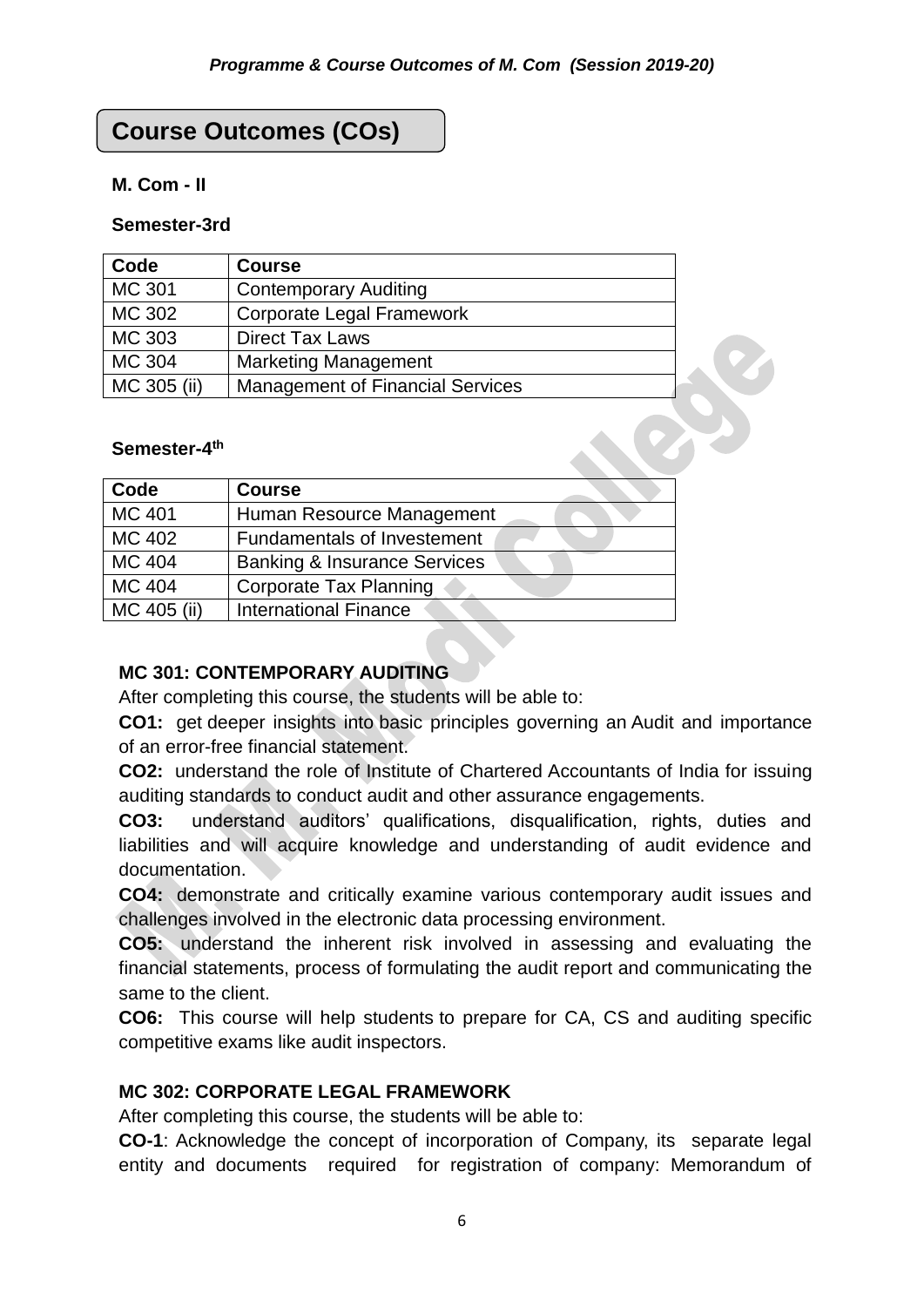Association and Articles of Association and their alteration with a special reference to Doctrine of Ultra vires and Doctrine of indoor management.

**CO-2:** Enlist the steps involved in framing of prospectus and explicate the significance of prospectus and consequences of misrepresentation in prospectus.

**CO-3:** Analyse the powers and duties of directors considering meetings of directors and shareholders and learn various forms of winding up of company.

**CO-4:** Interpret in detail the Negotiable Instruments Act, 1881 and Competition Act, 2002 and demonstrate the relevance of foundational and theoretical knowledge of their academic major in order to gain practical exposure.

#### **MC 303: DIRECT TAX LAWS**

After completing this course, the students will be able to:

**CO1:** Develop knowledge of laws pertaining to levy of direct tax in India and to enable students to apply the same practically.

**CO2:** Understand the basic concepts in the law of Income Tax and determine the residential status of different persons.

**CO3:** Identify the five heads in which income can be categorised and to compute income under different heads.

**CO4:** Analyse and Examine clubbing provisions, aggregate income after set-off and carry forward of losses.

**CO5:** Identify deductions out of gross total income and computation of total income in regard to different assesses.

# **MC 304: MARKETING MANAGEMENT**

After completing this course, the students will be able to:

**CO1:** Develop ability to define and analyze the marketing problems through the formulation of marketing objectives, policies, programmes and strategies.

**CO2:** Understand the Marketing Environment to capture the market share and size for their organization.

**CO3:** Understanding the concept of marketing, marketing information system and consumer behavior

**CO4:** Interpret complex marketing issues and problems using relevant theories, concepts and methods with regard to ethical conduct.

**CO5:** Apply contemporary marketing theories to the demands of business and management practice.

**CO6:** The concepts of Promotional Mix will help the learners to develop and deal with the different promotional strategies in corporate successfully.

# **MC 305(ii): MANAGEMENT OF FINANCIAL SERVICES**

After completing this course, the students will be able to:

**CO1:** Have in depth understanding of financial services and their application in business concerns.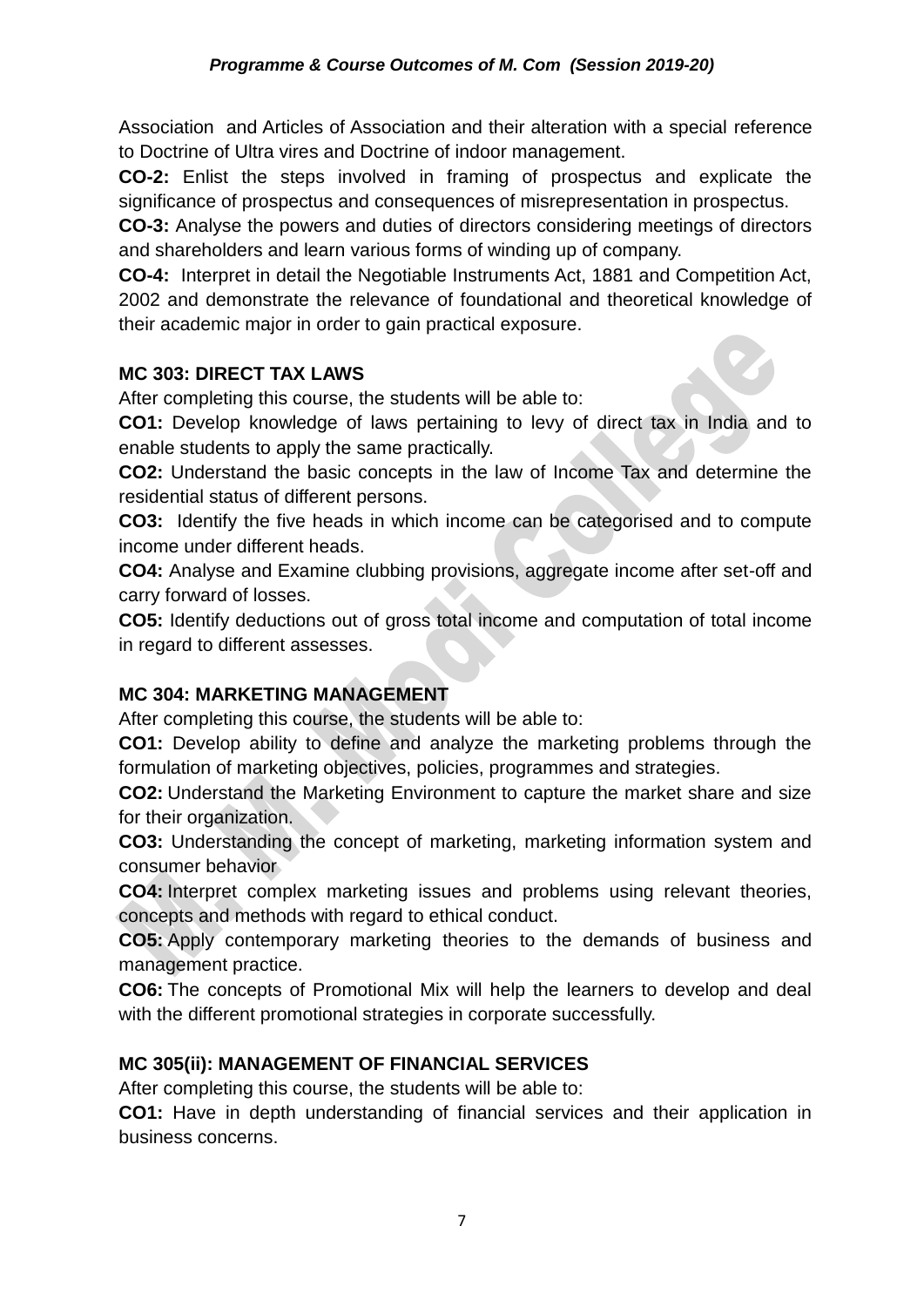**CO2:** The identification of services of Merchant Banking system and role played by regulatory bodies in the smooth and profitable functioning of business activities.

**CO3:** Develop a set of skills to use the hire purchase and leasing to solve the problems related to optimum utilisation of scarce resources.

**CO4:** Identify role played by Venture Capital and the evaluation of various strategies so that the students can develop information based solutions.

**CO5:** Develop appropriate information about Mutual Funds which will further helps students to create their own portfolio.

**CO6:** Analyse factoring and forfeiting to ensure the smooth functioning of business and minimization of adverse outcomes of plastic money.

# **MC 401: HUMAN RESOURCE MANAGEMENT**

After completing this course, the students will be able to:

**CO1:** Acquaint the students with the concept of HRM, its relevance, objectives, functions and role in organisation.

**CO2:** Familiarize with planning, procurement and development of human resource and their retention plans.

**CO3:** understand the various compensational and reward system of human resource.

**CO4:** Implementation and Evaluation of welfare, safety and health policies and practices.

**CO5:** Integrate the knowledge of HR concepts of job rotation, work redesigning, job enlargement etc to take correct business decisions.

# **MC 402: FUNDAMENTALS OF INVESTEMENT**

After completing this course, the students will be able to:

**CO1:** Develop ability to know the basic structure of investment and speculation, analyse the concept of risk and risk return framework.

**CO2:** Critically analyse the various investment alternatives available to individuals, examine diverse innovations in derivative market.

**CO3:** Construct, analyse, examine and evaluate portfolios along with a deep understanding of efficient market theory and associated models.

**CO4:** Understand the structure of fundamental and technical analysis along with technical indicators; evaluate bonds in terms yield and risks.

**CO5:** Acquire and develop knowledge of theoretical and practical aspects of portfolio management and investment analysis for security selection and manage portfolio.

#### **MC 403: BANKING & INSURANCE SERVICES**

After completing this course, the students will be able to:

**CO1**: accumulate knowledge regarding functions, operations and instruments of a commercial bank.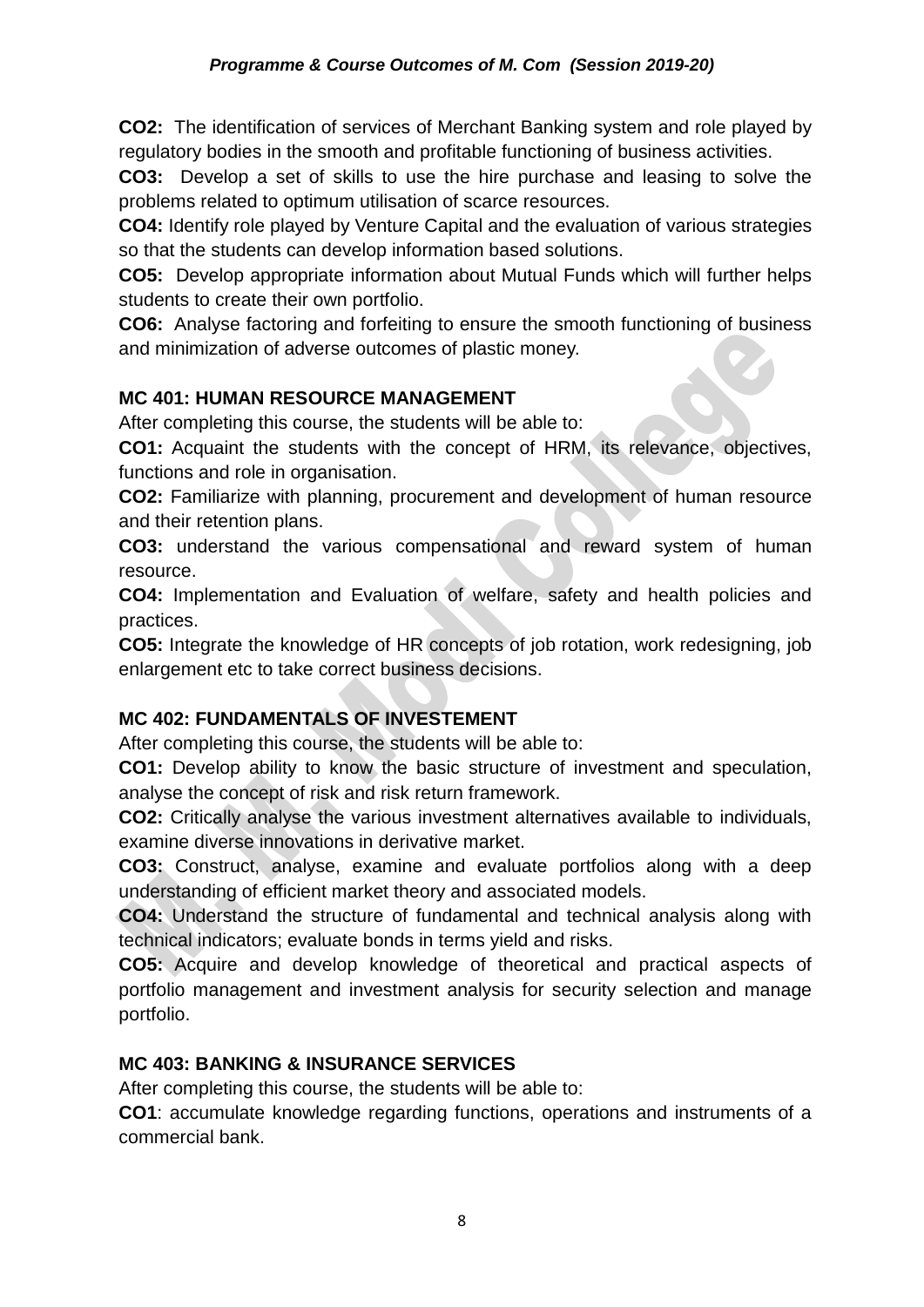#### *Programme & Course Outcomes of M. Com (Session 2019-20)*

**CO2:** get deeper insight into the various schemes and services offered by banks along with changing trends and volume of deposits in the banking and insurance sector of India.

**CO3:** understand and expertise in various matters relating to principles of lending, credit appraisal techniques, priority sector lending, credit monitoring and management of funds.

**CO4:** acquire knowledge of rising trends and changing scenarios at national level in banking and financial services like e- banking, retail banking and recent banking technologies etc.

**CO5**: discover about emerging trends in insurance sector, legislative framework and the major life and non-life players in India.

**CO6:** know about risk management practices in banking and insurance sector.

**CO7:** This course will help students to get wide range of employment opportunities in field of banking and financial sector

#### **MC 404: CORPORATE TAX PLANNING**

After completing this course, the students will be able to:

**CO1:** examine the instances of tax evasion and tax avoidance, which should not be followed in tax planning.

**CO2:** Consider tax implications while taking business decisions regards to its nature and location.

**CO3:** assess the impact of taxation on trade off of financial decisions.

**CO4:** Identify managerial decisions like tax planning in regards to make or buy decision, shut down or continue decision and own or lease.

**CO5:** comprehend the tax issues relating to amalgamation, which influence the policy outcomes of amalgamating and amalgamated companies.

# **MC 406 (ii): INTERNATIONAL FINANCE**

After completing this course, the students will be able to:

**CO1:** Acquire and Develop theoretical and practical knowledge of international financial system.

**CO2:** Develop ability to know the basic structure of international finance, policies and procedures, to know about the recent trends and globalisation of world economy.

**CO3:** Understand the evolution of international monetary system and connotation of regional and global imbalances.

**CO4:** Critically analyse the consequence of foreign exchange exposure and market on management practices and how to manage international receivable management, significance of global crisis in both developing and developed economies.

**CO5:** Understand the concept of balance of payment which will further engage the students to know the deficit/surplus of trade of home country with the world economy.